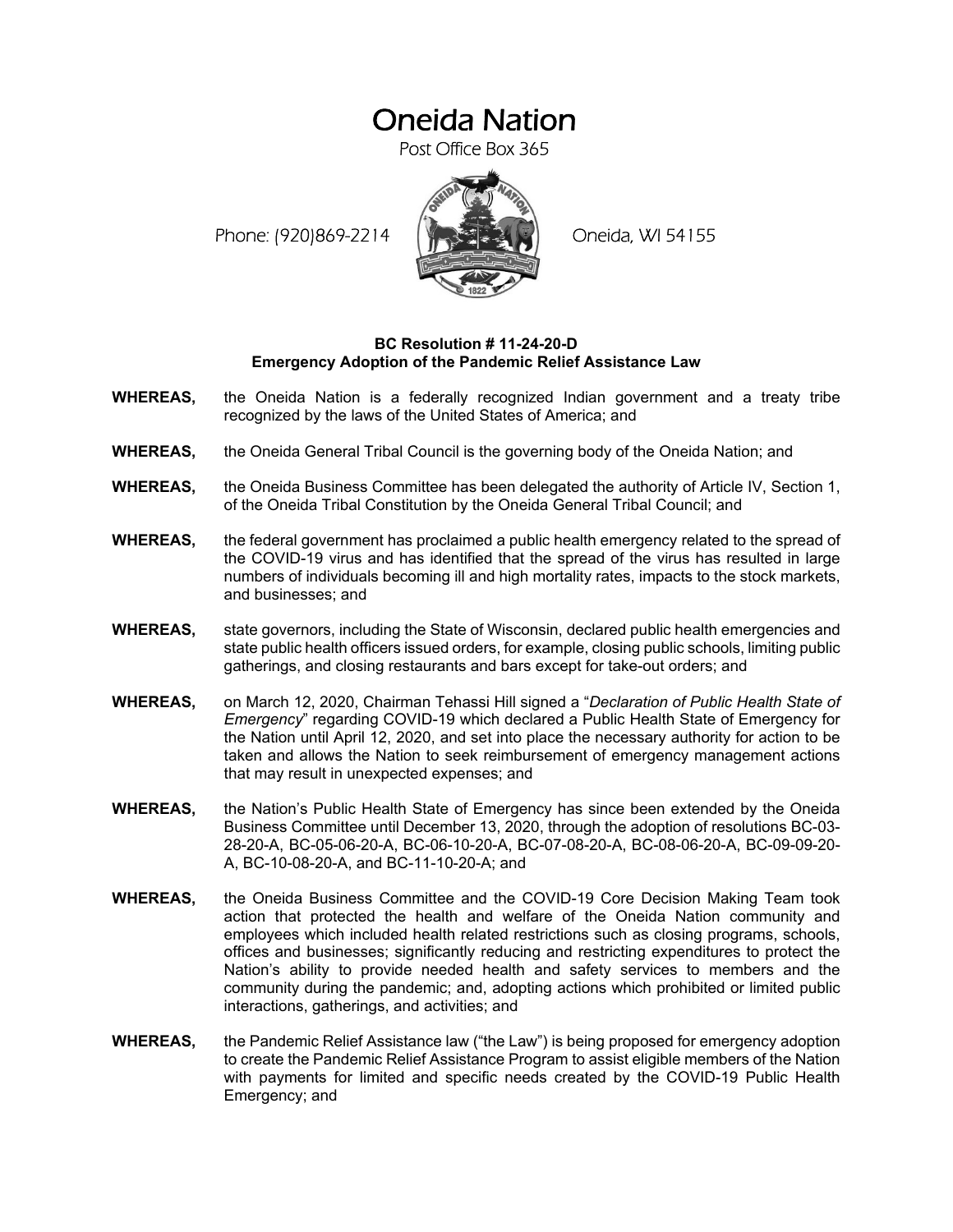- **WHEREAS,** the Law provides guidelines and requirements for use of the Pandemic Relief Assistance Program; and
- **WHEREAS,** the Law describes the presumption of need and the General Test to be used to determine General Welfare Exclusion; and
- **WHEREAS,** the Law provides that the Nation allocate funds to the Pandemic Relief Assistance Program only from monies it received pursuant to the Coronavirus Aid, Relief, and Economic Security (CARES) Act Coronavirus Relief Funds (CRF), and that this program is dependent on availability of funding from the CRF; and
- **WHEREAS,** the Legislative Procedures Act authorizes the Oneida Business Committee to enact legislation on an emergency basis when legislation is necessary for the immediate preservation of the public health, safety, or general welfare of the Reservation population, and the adoption of the legislation is required sooner than would be possible under the Legislative Procedures Act; and
- **WHEREAS,** emergency adoption of legislation set to be effective for a period of six (6) months, renewable by the Oneida Business Committee for an additional six (6) month term; and
- **WHEREAS,** the emergency adoption of this Law is necessary for the preservation of the general welfare of the Reservation population as the COVID-19 pandemic resulted in many members of the Nation experiencing shrinking wages, job losses, medical emergencies, shortages of household goods and food, and demand for greater access to telecommunications for work, education, and to remain in contact with socially distant family, therefore, emergency adoption of the Law creating the Pandemic Relief Assistance Program shall assist eligible members of the Nation with payments for limited and specific needs created by the COVID-19 Public Health Emergency with funding from the CARES Act CRF; and
- **WHEREAS,** observance of the requirements under the Legislative Procedures Act for adoption of this Law would be contrary to public interest since the deadline for expending CARES Act CRF is December 31, 2020, and the process and requirements of the Legislative Procedures Act cannot be completed in time to ensure that the Pandemic Relief Assistance Program can be created for use by eligible members prior to the expiration of the CARES Act CRF; and
- **WHEREAS,** the Legislative Procedures Act does not require a public meeting or fiscal impact statement when considering emergency legislation; and

**NOW THEREFORE BE IT RESOLVED,** the Oneida Business Committee hereby adopts, on an emergency basis, the Pandemic Relief Assistance law effective immediately.

**BE IT FINALLY RESOLVED,** the Oneida Business Committee identifies that any adult member of the Nation who submitted an application for assistance from the Pandemic Relief Assistance Program from August 1. 2020 through September 30, 2020, shall be eligible to receive the December 2020 permitted distribution of funds from the Pandemic Relief Assistance Program.

## **CERTIFICATION**

I, the undersigned, as Secretary of the Oneida Business Committee, hereby certify that the Oneida Business Committee is composed of 9 members of whom 5 members constitute a quorum; 7 members were present at a meeting duly called, noticed and held on the 24<sup>th</sup> day of November, 2020; that the forgoing